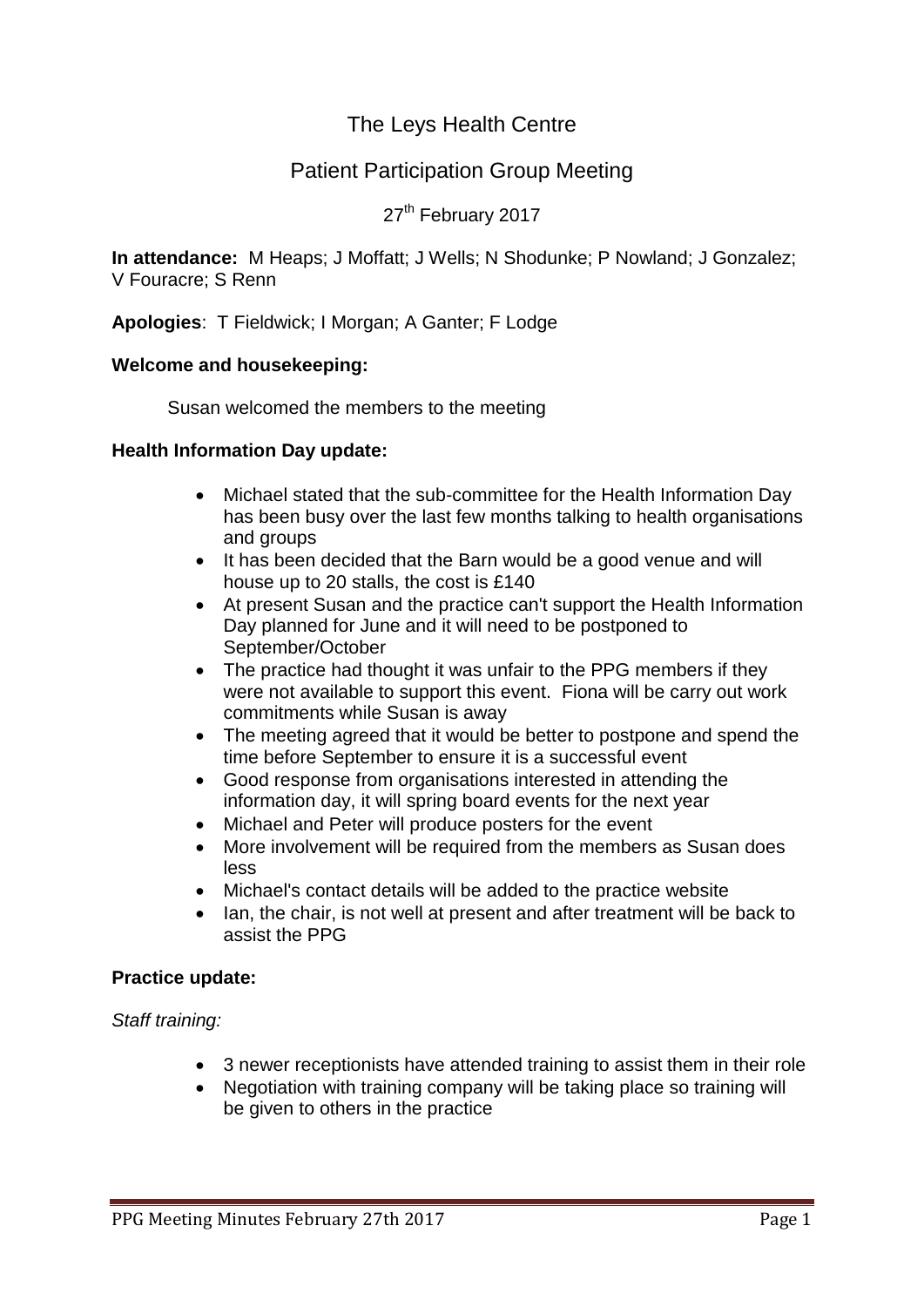## *Disabled parking:*

• New A3 sign will be put up to remind people not to park in the bay unless they have a blue badge

## *Telephone message:*

• Susan has kept the same format but made the message shorter

## *Disruptive patients:*

 Moving the patient away from the main reception area has helped when the patient is unhappy with the service they receive from the surgery. The practice will not accept bad behaviour and there is a process in place

## *List closure*:

• The surgery is not accepting any new patients. Two doctors will be going on maternity leave and one will be retiring and locums will be in place to cover for them. As an aside Julitha said she had gone to an open day at the Kassam for the proposed housing estate between Glenoble road and the Bladons. It is proposed to have 3,800 houses there on the green belt and there does not look like a surgery has been factored in

## *Patient survey/feedback:*

- The Friends and Family test feedback is working well
- The meeting agreed that delaying the survey for another year would obtain better data

Jenny bought the items below to the meeting

## *Patients who do not attend:*

- Set up board with number or percentage of appointments missed
- Name and shame/3 strikes and you're out
- Cost of each appointment and drugs etc
- When sending texts remind patient the cost etc of missing the appointment - what impact it might occur
- Cost of missing appointment is quite high
- Reminding patients about updating their contact details to ensure the surgery has current information

*On-line appointments via webcam:*

Consideration for the future